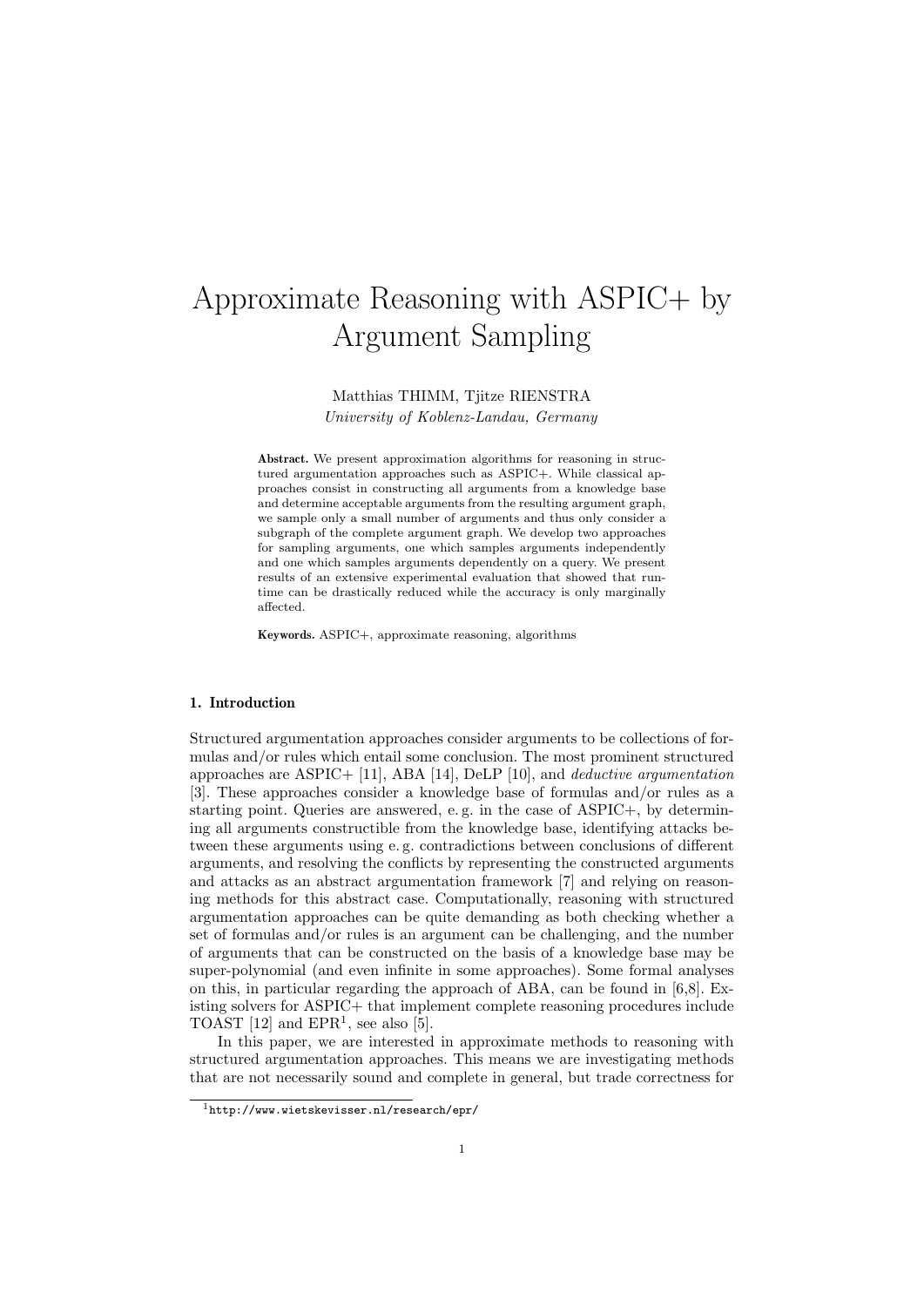performance. Our approach is motivated by use cases where the number of rules is so high—such as rule mining scenarios as mentioned in [13] which may yield thousands of rules and hundred thousands of arguments— that one has to rely on approximate methods. Of course, one of the aims of ASPIC+ (and any computational model of argumentation) is to provide explainable and correct decision support and we trade this for fast answers. In high-risk domains, correctness is, of course, of higher priority. However, while we give up correctness of reasoning, our approach is still able to provide explanations for reasoning results (i. e. some of the constructed arguments) that can help the decision maker. In our view, this is better than not being able to provide answers at all due to complexity issues of correct reasoning.

For our investigation, we will focus on the propositional logic instantiation under the grounded semantics of the general framework ASPIC+ [11], but our algorithms are general enough to be easily applicable to other instantiations, semantics, and approaches as well. We develop two parametrised algorithms that solve the general problem of checking whether a certain proposition is acceptable wrt. a given knowledge base. We will describe our algorithms in more detail in Section 4. In order to show the practical applicability of our approaches, we perform an experimental evaluation that compares our approaches with baseline methods. This evaluation focuses on the two aspects of *accuracy* and *runtime performance*. Our results show that approximation methods in general and our sampling-based algorithms in particular are viable alternatives for reasoning with complex argumentation scenarios, as runtime can be significantly decreased without losing too much accuracy.

To summarise, the contributions of this paper are as follows:

- 1. We present two novel approximation algorithms for ASPIC+ that rely on sampling arguments (Section 4).
- 2. We conduct an extensive experimental evaluation of our approaches that show their viability (Section 5).

Moreover, Section 2 recalls necessary preliminaries while Section 3 describes baseline approaches for reasoning with ASPIC+. Section 6 concludes with a summary.

# 2. Preliminaries

We recall necessary preliminaries regarding abstract argumentation [7] and ASPIC+ [11].

**Definition 1** An argumentation framework is a pair  $(A, \rightarrow)$  where A is a set whose elements are called arguments and  $\leadsto \subseteq A \times A$  is a binary relation called attack. We also write  $a \leadsto b$  instead of  $(a, b) \in \leadsto$ .

We say that a set  $E \subseteq A$  is *conflict-free* iff there are no  $a, b \in E$  s.t.  $a \leadsto b$ . Moreover, a set E defends an argument  $a \in A$  iff for all  $c \in A$  with  $c \leadsto a$  there is  $b \in E$  with  $b \leadsto c$ . Building on these notions, the basic extension-based semantics [7] can be defined as follows.

**Definition 2** Let  $(A, \leadsto)$  be an argumentation framework. A set  $E \subseteq A$  is said to be admissible iff E is conflict-free and for all  $a \in E$ , E defends a; complete iff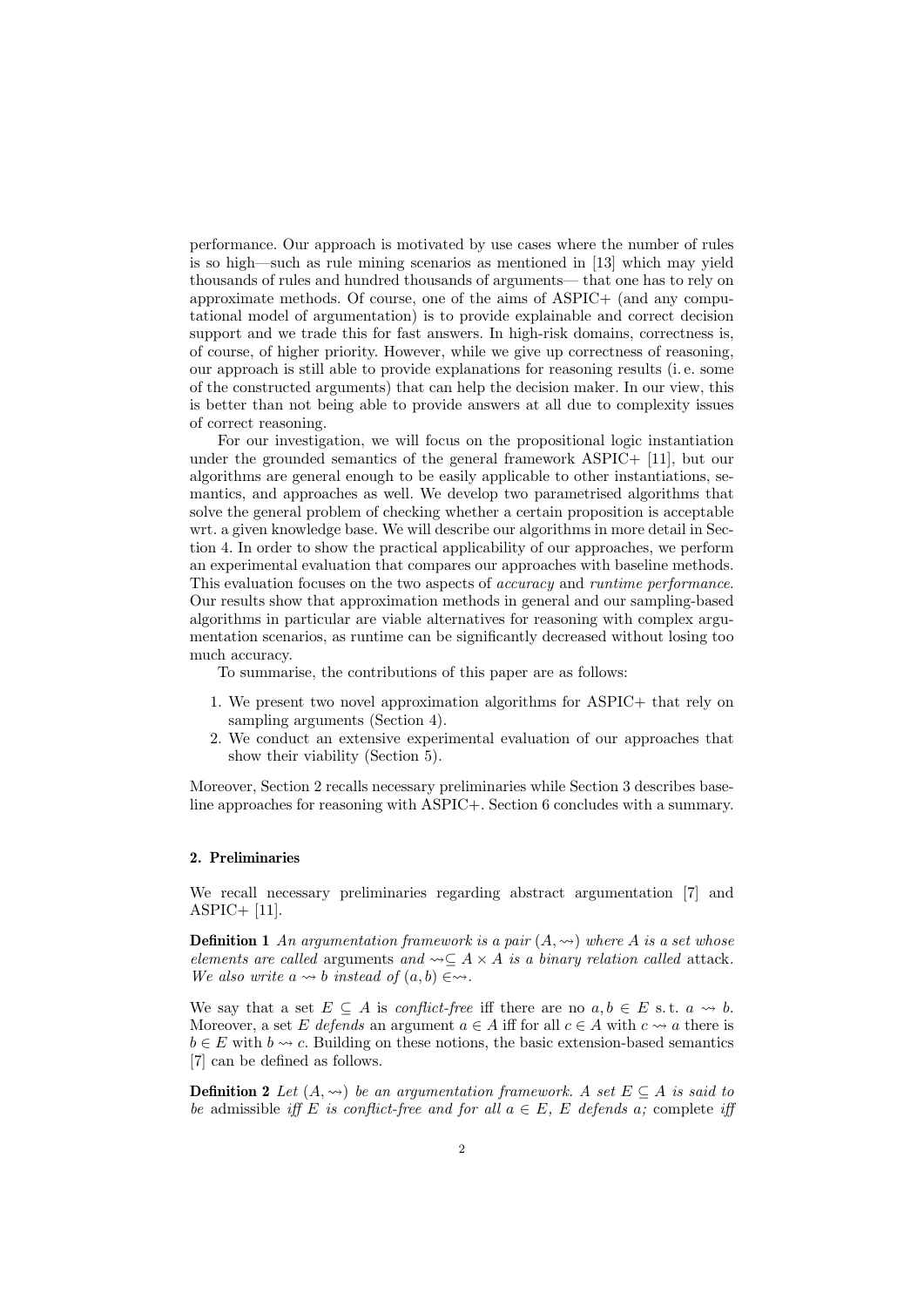it is admissible and for all  $a \in A$  s.t. E defends  $a, a \in E$ ; preferred iff E is complete and maximal wrt. set inclusion; grounded iff  $E$  is complete and minimal wrt. set inclusion; stable iff E is conflict-free and for all  $b \in A \setminus E$  there is  $a \in E$ with  $a \rightarrow b$ .

Given an argument  $a \in A$ , a is said to be (credulously) accepted under semantics  $\sigma$  (either *complete, grounded, stable, or preferred*) iff a is a member of at least one  $\sigma$ -extension of  $(A, \leadsto)$ .

Structured argumentation approaches can be used to give structure to arguments. In the following, we present a minimal variant of the propositional instantiation of ASPIC+ [11]. Note that ASPIC+ is a general framework that can be instantiated using a variety of different logics and is also able to adhere for the inclusion of orderings between rules, but we only stick to a very simple version in order to show that our algorithms are independent wrt. specific language features.<sup>2</sup>

Let  $\mathcal L$  be a finite set of propositions and let  $\hat{\mathcal L}$  be the set of literals of  $\mathcal L$ , i.e.,  $\mathcal{L} = \{a, \neg a \mid a \in \mathcal{L}\}\.$  For  $a \in \mathcal{L}$  define  $\overline{a} = \neg a$  and  $\overline{\neg a} = a$ . ASPIC+ differentiates rules into strict rules (rules that are always supposed to hold) and defeasible rules (rules that "usually" hold).

**Definition 3** A knowledge base K is a pair  $\mathcal{K} = (\mathcal{K}_s, \mathcal{K}_d)$  where

- $\mathcal{K}_s$  is a set of strict rules  $\phi_1, \ldots, \phi_n \to \phi$  with  $\phi_1, \ldots, \phi_n, \phi \in \hat{\mathcal{L}}$ .
- $\mathcal{K}_d$  is a set of defeasible rules  $\phi_1, \ldots, \phi_n \Rightarrow \phi$  with  $\phi_1, \ldots, \phi_n, \phi \in \mathcal{L}$ .

A strict rule  $\phi_1, \ldots, \phi_n \to \phi$  with  $n = 0$  is written as  $\to \phi$  and is also called an axiom. A defeasible rule  $\phi_1, \ldots, \phi_n \Rightarrow \phi$  with  $n = 0$  is written as  $\Rightarrow \phi$  and is also called an *assumption*. For practical reasons we often identify  $\mathcal{K} = (\mathcal{K}_s, \mathcal{K}_d)$  with  $\mathcal{K}_s \cup \mathcal{K}_d$ , e.g., expressions such as " $r \in \mathcal{K}$ " are to be read as " $r \in \mathcal{K}_s$  or  $r \in \mathcal{K}_d$ ".

Arguments can now be constructed by chaining rules. Following [11], for each argument  $A$  we denote by  $Prem(A)$  the set of axioms and assumptions used to construct A,  $Conc(A)$  is the conclusion of A,  $Sub(A)$  is the set of sub-arguments of A,  $DefRules(A)$  the set of defeasible rules in A, and  $TopRule(A)$  is the last rule used in A.

**Definition 4** The set of arguments  $A_K$  generated by a knowledge base  $K = (K_s, K_d)$ is inductively defined as follows:

- If  $\Rightarrow \phi \in \mathcal{K}$  then  $(\Rightarrow \phi)$  is an argument with  $Prem(\Rightarrow \phi) = {\Rightarrow \phi}, Con(\Rightarrow \phi)$  $\phi$ ) =  $\phi$ , Sub( $\Rightarrow$   $\phi$ ) = { $\Rightarrow$   $\phi$ }, DefRules( $\Rightarrow$   $\phi$ ) = { $\Rightarrow$   $\phi$ }, TopRule( $\Rightarrow$   $\phi$ ) =  $(\Rightarrow \phi).$
- If  $\rightarrow \phi \in \mathcal{K}$  then  $(\rightarrow \phi)$  is an argument with  $Prem(\rightarrow \phi) = {\rightarrow \phi}, Conc(\rightarrow$  $\phi$ ) =  $\phi$ , Sub( $\rightarrow \phi$ ) = { $\rightarrow \phi$ }, DefRules( $\rightarrow \phi$ ) =  $\emptyset$ , TopRule( $\rightarrow \phi$ ) = ( $\rightarrow \phi$ ).
- If  $\phi_1, \ldots, \phi_n \Rightarrow \psi \in \mathcal{K}$  and  $A_1, \ldots, A_n$  are arguments such that  $\phi_1 =$  $Conc(A_1), \ldots, \phi_n = Conc(A_n)$ , then  $A = (A_1, \ldots, A_n \Rightarrow \psi)$  is an argument such that:  $Prem(A) = Prem(A_1) \cup ... \cup Prem(A_n)$ ,  $Conc(A) = \psi$ ,  $Sub(A) = Sub(A_1) \cup ... \cup Sub(A_n) \cup \{A\}, \ DefRules(A) = DefRules(A_1) \cup ...$  $\ldots \cup DefRules(A_n) \cup \{\phi_1,\ldots,\phi_1\Rightarrow\psi\}, TopRule(A) = \phi_1,\ldots,\phi_n \Rightarrow\psi.$

<sup>&</sup>lt;sup>2</sup>Note also that we depart from ASPIC+ terminology at times.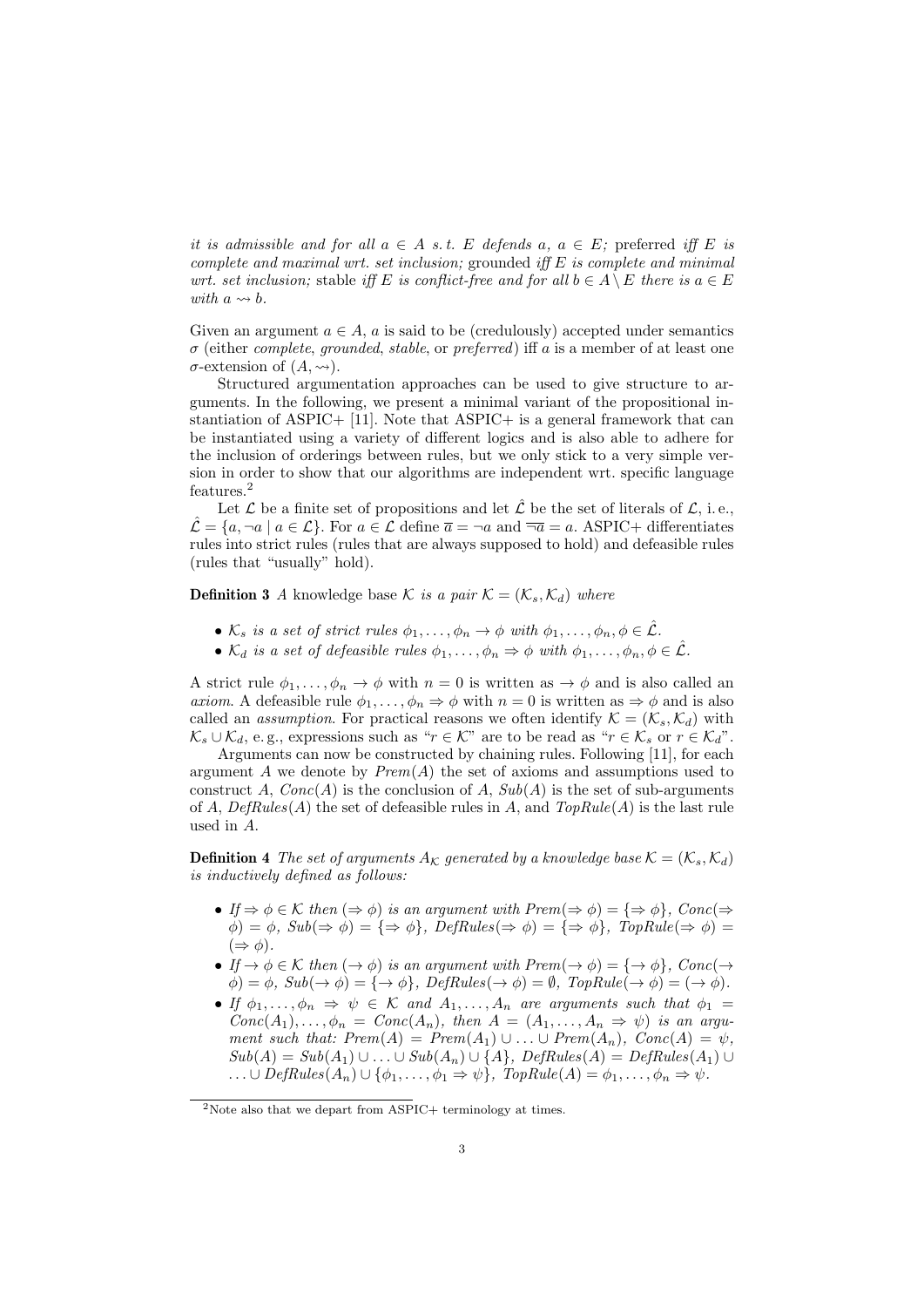

**Figure 1.** The argumentation framework  $AF_K$  from Example 1

• If  $\phi_1, \ldots, \phi_n \to \psi \in \mathcal{K}$  and  $A_1, \ldots, A_n$  are arguments such that  $\phi_1 =$  $Conc(A_1), \ldots, \phi_n = Conc(A_n)$ , then  $A = (A_1, \ldots, A_n \rightarrow \psi)$  is an argument such that:  $Prem(A) = Prem(A_1) \cup ... \cup Prem(A_n), Conc(A) = \psi,$  $Sub(A) = Sub(A_1) \cup ... \cup Sub(A_n) \cup \{A\}, \text{DefRules}(A) = \text{DefRules}(A_1) \cup ...$  $\ldots \cup DefRules(A_n), TopRule(A) = \phi_1, \ldots, \phi_n \rightarrow \psi.$ 

An argument A is called *strict* if  $DefRules(A) = \emptyset$ , otherwise it is called *defeasible*. In our simplified framework, we only consider rebuts [11] as the attack relation between arguments.

**Definition 5** Let  $A$  and  $B$  be two arguments. We say that  $A$  attacks  $B$ , denoted as  $A \rightsquigarrow B$ , if  $Conc(A) = \overline{a}$  for some  $B' \in Sub(A)$  of the form  $B''_1, \ldots, B''_n \Rightarrow a$ .

Using the previous two definitions an abstract argumentation framework can be derived from a knowledge base  $K$  as follows.

**Definition 6** The abstract argumentation framework  $AF_K$  corresponding to a knowledge base K is an argumentation framework  $AF_K = (A_K, \leadsto)$  where  $A_K$  is the set of arguments generated by K as defined by Definition 4 and  $\rightsquigarrow$  is the attack relation on  $A_K$  as defined by Definition 5.

We conclude this section with a small example illustrating our simplified ASPIC+ framework.

**Example 1** Let  $\mathcal{K} = (\mathcal{K}_s, \mathcal{K}_d)$  be a knowledge base with

$$
\mathcal{K}_s = \{ \rightarrow a, \rightarrow c, \rightarrow \neg d, d \rightarrow \neg b \} \qquad \qquad \mathcal{K}_d = \{ a \Rightarrow b, c \Rightarrow d \}
$$

The corresponding abstract argumentation framework is  $AF_K = (A_K, \leadsto)$  with  $A_{\mathcal{K}} = \{A_1, \ldots A_6\},\,$ 

$$
A_1 = (\rightarrow a) \qquad A_2 = (\rightarrow c) \qquad A_3 = (\rightarrow \neg d)
$$
  
\n
$$
A_4 = (A_1 \Rightarrow b) \qquad A_5 = (A_2 \Rightarrow d) \qquad A_6 = (A_5 \rightarrow \neg b)
$$

and  $A_3 \rightsquigarrow A_5$ ,  $A_3 \rightsquigarrow A_6$  and  $A_6 \rightsquigarrow A_4$ . AF<sub>K</sub> is depicted in Figure 1. Note that  ${A_1, A_2, A_3, A_4}$  is the single grounded, complete, stable, and preferred extension of  $AF_{\mathcal{K}}$ . It follows that  $A_1, A_2, A_3, A_4$  are accepted under these semantics.

#### 3. Reasoning in ASPIC+

As already hinted by Definition 6, reasoning in ASPIC+ is reduced to reasoning in abstract argumentation frameworks. More precisely, given an abstract argumentation semantics  $\sigma$  (either *complete, grounded, stable,* or *preferred*) as a meta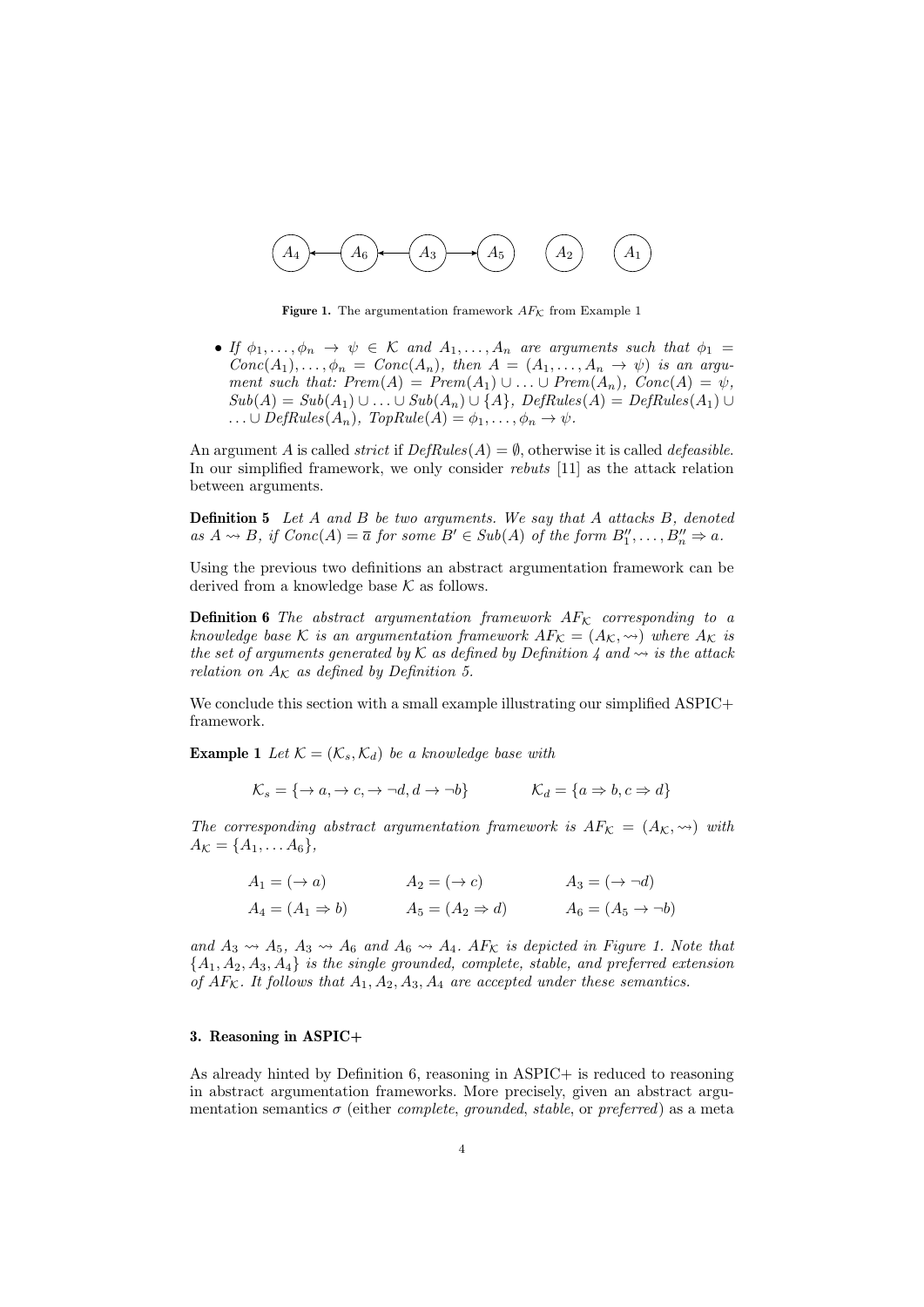parameter, we say that a literal  $l \in \mathcal{L}$  is acceptable wrt. a knowledge base K if there is an argument A of K with  $Conc(A) = l$  and A is acceptable under  $\sigma$  in  $AF<sub>K</sub>$ .<sup>3</sup> In Example 1, literals  $a, c, \neg d, b$  are therefore acceptable for all considered semantics  $\sigma$ .

As the most obvious baseline for the evaluation of our approximate inference algorithms, we consider a direct implementation of Definition 6 that constructs all possible arguments of a knowledge base. More concretely, the Naive algorithm first constructs all arguments from axioms and assumptions. Then it iteratively continues by considering each (strict and defeasible) rule and each combination of already constructed arguments for each literal in the body of that rule. It terminates once no further argument can be constructed. However, it is clear that not all arguments from a knowledge base have to be constructed in order to determine the acceptability of a certain literal. Works such as [9,2,4] have shown that many arguments need not to be considered because they are equivalent to other arguments or they are simply irrelevant for a certain query. Therefore, as a second baseline we consider a very simple notion of relevance to prune the set of constructed arguments. More concretely, the module-based algorithm (MB) restricts its attention to the subset of rules that is closed under the *syntactic neigh*bourhood relationship with the query literal, where a literal or rule is said to be a syntactic neighbour of another rule iff the two share at least one vocabulary element. This approach reduces the set of generated arguments to those that are relevant to the query literal. This assumes that sets of arguments with distinct vocabulary elements (such that no attack is present between these sets) are irrelevant to each other as far as their acceptability is concerned. This property, called crash-resistence, is valid under all but the stable semantics [15].

#### 4. Approximate reasoning via sampling

In the following, we present two algorithms that sample arguments in order to obtain a sub-graph of the full corresponding abstract argumentation framework of the knowledge base. We will therefore only modify the part of constructing the argumentation framework, but leave the actual reasoning on the abstract framework untouched. For both algorithms we assume the existence of a function  $ATTREL(args)$  that, given a set of arguments *args* constructs the attack relation according to Definition 5.

# 4.1. Independent Sampling

Our first approach consists in simply sampling some number of arguments independently from all constructible arguments. As the total number of constructible arguments is unknown beforehand (and also hard to determine), we cannot tell the algorithm to sample a certain percentage of the constructible arguments. Thus, the algorithm is parametrised by two values maxArgs and maxDuplicates. The first value maxArgs restricts the number of distinct arguments to be sampled. As the same argument may be sampled twice (and certainly will if there are actually less constructible arguments than  $maxArgs$ ) the parameter  $maxDuplicates$  sets the

<sup>3</sup>Note that other variants of acceptability can be defined.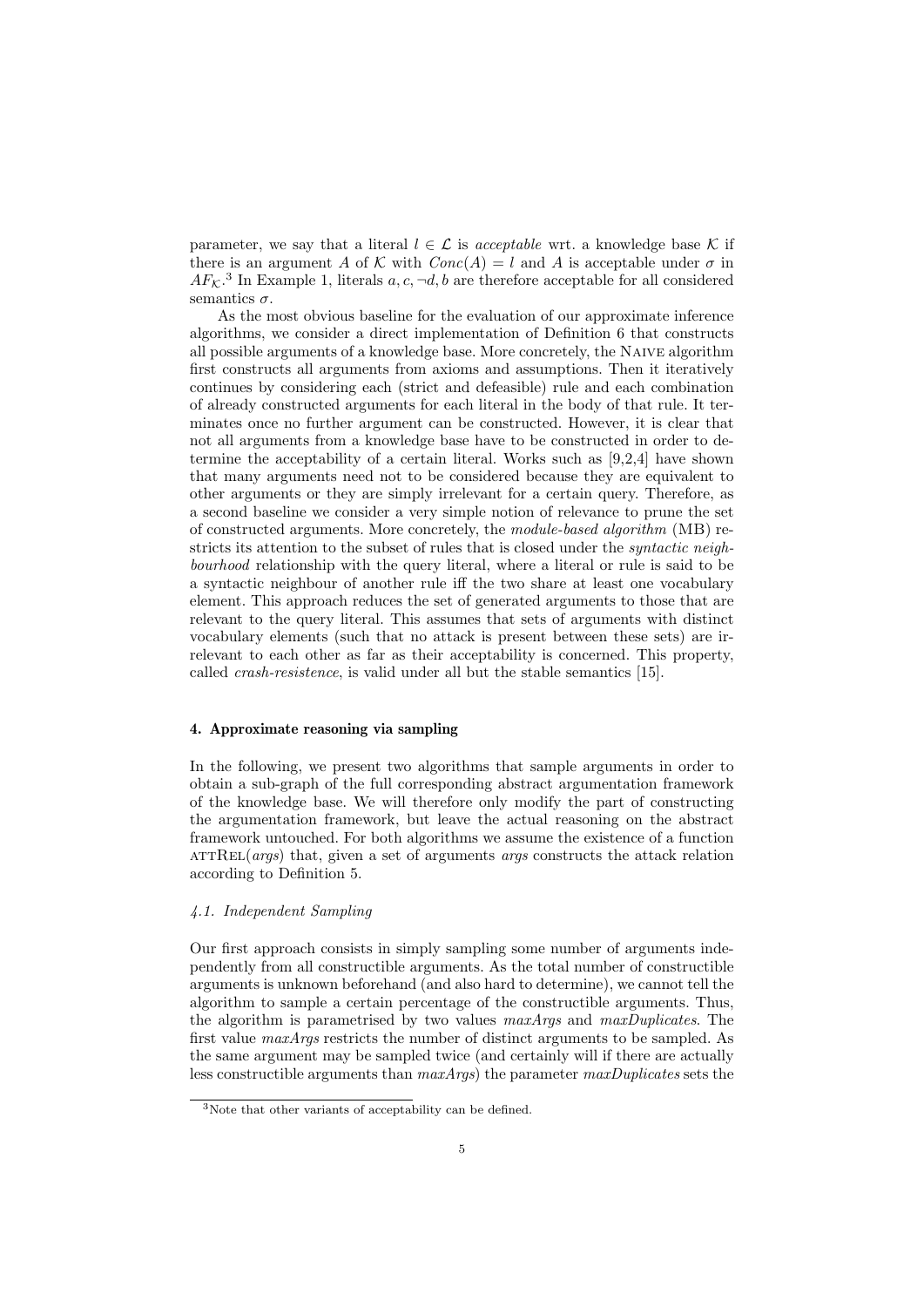**Algorithm 1** The RAND<sub>I</sub> algorithm

```
1: function \text{GENRAND}_I(\mathcal{K}, \text{maxArgs}, \text{maxDuplicates})2: args \leftarrow \emptyset3: for 0\leq i< \maxArgs do
 4: arg \leftarrow \text{SAMPLEARCHGUMENT}(\mathcal{K})5: if arg \notin args then args \leftarrow args \cup \{arg\} else duplicates \leftarrow duplicates + 16: if duplicates \geq maxDuplicates then break
 7: end for
 8: return (args, ATTREL(args))9: end function
10:
11: function SAMPLEARGUMENT(\mathcal{K})12: arg \leftarrow fail13: while arg = \text{fail} do
14: \psi \leftarrow \text{GETRANDOMLITERAL}(\mathcal{K})15: arg \leftarrow \text{CONTRCCT} \text{ARGUMENT}(\mathcal{K}, \psi, \{\psi\})16: end while
17: return arg
18: end function
19:
20: function CONSTRUCTARGUMENT(\mathcal{K}, \psi, acc)21: candidateRules ← {r \in \mathcal{K} | Conc(r) = \psi \wedge Premises(r) \cap acc = \emptyset}
22: if candidateRules = \emptyset then return fail
23: r \leftarrow RANDOMELEMENTOF(candidateRules)
24: subArgSet \leftarrow \emptyset25: for \phi \in Premises(r) do
26: subArg \leftarrow \text{CONTRCTARGUMENT}(\mathcal{K}, \phi, acc \cup \{\phi\})27: if subArg = \text{fail} then return fail
28: subArgSet \leftarrow subArgSet \cup \{subArg\}29: end for
30: return NEWARGUMENT(r, subArgSet)31: end function
```
upper bound of how many duplicates can be encountered before the algorithm is terminated, even if maxArgs many arguments have not been sampled.

The algorithm  $RAND_I$  is shown in Listing 1 (we only show the part responsible for constructing the abstract argumentation framework). The function GENRAND<sub>I</sub> takes as input a knowledge base K and the two parameters  $maxArgs$ and maxDuplicates. The sampling of a single argument is implemented by the sampleArgument function. It first picks a random literal and then attempts to construct an argument for that literal. The construction, implemented by the constructArgument function, first picks a random rule with the required conclusion, but only if that rule does not contain a premise that already occurs in the argument that is being constructed (this is kept track of by the set acc). It then recursively construct sub-arguments for that rule until the argument is complete. If the construction of an argument fails (this happens if there is no rule for some literal) then CONSTRUCTARGUMENT returns "fail" and the sampling is restarted.

In general, if  $GENRAND_I$  terminates, it generates an argumentation framework restricted to a random subset of arguments of size at least 1 (in the rare event that sampleArgument returns the same argument every time) and at most maxArgs (in the event that the number of duplicate arguments never exceeds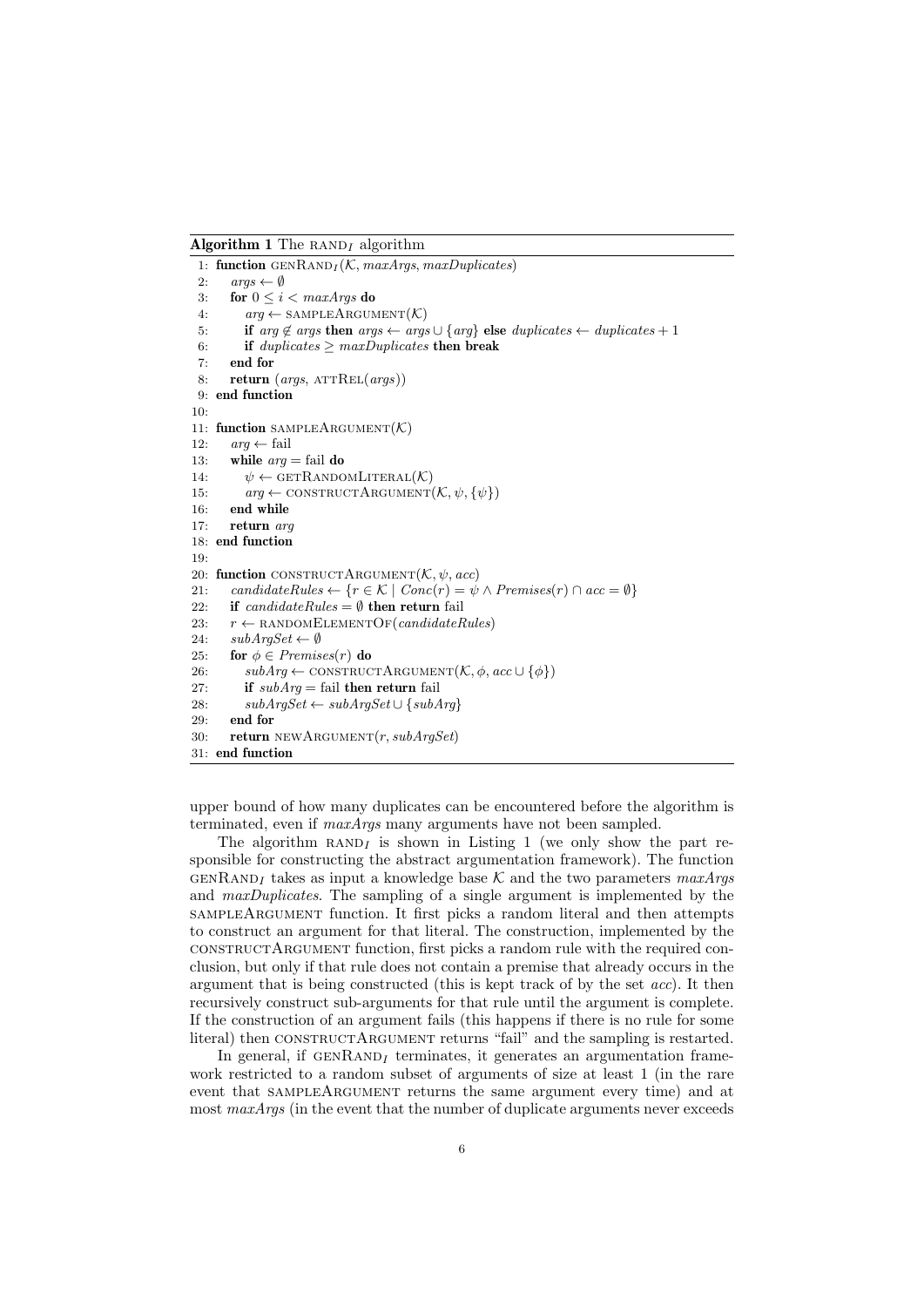**Algorithm 2** The RAND<sub>D</sub> algorithm

|     | 1: function GENRAND <sub>D</sub> $(K, \phi, p)$                                                  |
|-----|--------------------------------------------------------------------------------------------------|
| 2:  | $args \leftarrow \text{ARGSWITHCONC}(\mathcal{K}, \phi)$                                         |
| 3:  | $argsDone \leftarrow \emptyset$                                                                  |
| 4:  | $concsDone \leftarrow {\phi}$                                                                    |
| 5.  | $repeat \leftarrow true$                                                                         |
| 6:  | while repeat $=$ true do                                                                         |
| 7:  | $newArgs \leftarrow \emptyset$                                                                   |
| 8.  | for $A \in args \setminus argsDone$ do                                                           |
| 9:  | $argsDone \leftarrow argsDone \cup \{A\}$                                                        |
| 10: | if $FLIP(p)$ then                                                                                |
| 11: | for $\psi \in$ ATTACKING CONCS(A) $\setminus$ concsDone do                                       |
| 12: | $concsDone \leftarrow concsDone \cup {\psi}$                                                     |
| 13. | $newArgs \leftarrow newArgs \cup \text{ARGSWITHCONC}(\mathcal{K}, \psi)$                         |
| 14: | end for                                                                                          |
| 15: | end if                                                                                           |
| 16: | end for                                                                                          |
| 17: | if $newArgs = \emptyset$ then $repeat \leftarrow false$ else $args \leftarrow args \cup newArgs$ |
| 18: | end while                                                                                        |
| 19: | return ( <i>args</i> , $ATTREL(args)$ )                                                          |
|     | 20: end function                                                                                 |

maxDuplicates). However, note that this algorithm may never terminate (theoretically) if at line 14 a literal is repeatedly chosen, for which no argument exists. However, this behaviour was not observed in our experiments (see Section 5).

#### 4.2. Directional Sampling

The directional sampling  $(RAND<sub>D</sub>)$  algorithm is shown in Listing 2. The following functions are assumed to be defined: ARGSWITHCONC( $\mathcal{K}, \phi$ ) returns all arguments A constructible from K with conclusion  $\phi$ ; ATTACKINGCONCS(A) returns all formulas  $\phi$  such that, if B is an argument with  $Conc(B) = \phi$  then B attacks A; and FLIP(p) returns true (resp. false) with probability p (resp.  $1 - p$ ).

The algorithm takes as input a knowledge base  $\mathcal K$ , formula  $\phi$ , and probability p and is based on initially constructing all arguments for  $\phi$ , then the attackers of this set, the attackers of those attackers, and so on. However, for each argument A that is constructed, we first call  $FLIP(p)$ , and we generate the attackers of A only if the result is true (line 10). To avoid generating an argument more than once, we use the set argsDone to keep track of arguments whose attackers are generated, and concsDone for conclusions for which arguments are generated.

The result of running RAND<sub>D</sub> for a query formula  $\phi$  is an argumentation framework which contains all arguments for  $\phi$  as well as a random selection of the (indirect) attackers of those arguments. However, an argument A is included only if all arguments on the directed path from A to some argument for  $\phi$  are also included. This restricts the set of generated arguments to those that are relevant to the query formula, under the assumption that the semantics in use satisfies the directionality property [15]. Directionality is satisfied under all semantics we consider except stable semantics.

In general,  $GENRAND<sub>D</sub>$  generates an argumentation framework consisting only of the arguments for the given conclusion, plus a subset of its attackers and their attackers etc.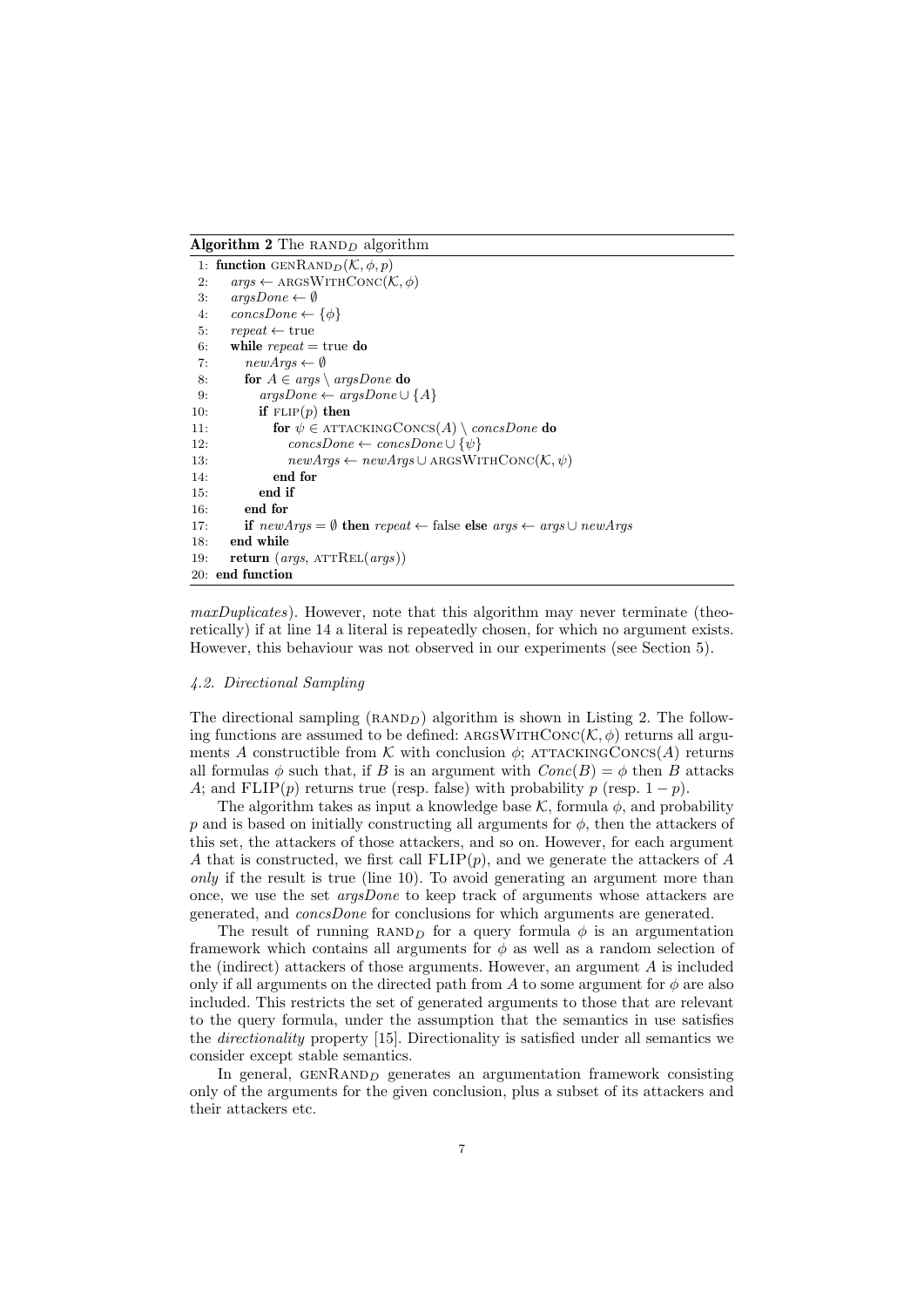# 5. Experimental Evaluation

In order to test the feasibility of our algorithms we performed an experimental evaluation. The goal of this evaluation is to show that our approaches significantly reduce the runtime of evaluating queries while still being accurate in their answers.

All algorithms presented in this paper have been implemented using Java in the TweetyProject<sup>4</sup>, including the complete algorithms described in Section 3. The source code for all implementations can be found here<sup>5</sup>.

#### 5.1. Benchmark data

Due to the lack of existing real-world ASPIC+ knowledge bases, we rely on randomly generated knowledge bases and knowledge bases extracted from sources with originally different purposes. More precisely, in our evaluation we used the following three sets of benchmarks:

- Random knowledge bases (Random) We implemented a simple algorithm<sup>6</sup> that randomly generates (propositional logic) ASPIC+ knowledge bases as follows. The algorithm takes as input the number of propositions  $(n)$ , the number of formulas  $(m)$ , the maximum number of literals in bodies of rules  $(l)$  and the percentage of strict rules  $(s)$ , and generates  $m$  rules, each with at most l body literals (uniformly distributed, zero body literals are also possible, giving rise to axioms and assumptions) and uniformly distributed head literal. For each knowledge base generated in that fashion, we selected a single literal at random to be the fixed query. Using this generator, we created a set of 5400 random instances with  $n \in \{5, 10, 15\}$ ,  $m \in \{10, 20, 30\}$ ,  $l \in \{2, 3\}, s \in \{0.2, 0.4, 0.6\}.$
- Knowledge bases learnt from data (Animals) The dataset "Animals with attributes"<sup>7</sup> describes 50 animals, e. g. ox, mouse, dolphin, using 85 binary attributes such as "swims", "black", and "arctic". Following the approach outlined in [13], we use the Apriori algorithm [1] to mine association rules from this dataset for a given minimal confidence value  $c$  and minimal support value s. Association rules with confidence value 1 are interpreted as strict rules, all other rules are interpreted as defeasible rules. Finally, we selected one animal at random and added all but one of its attributes as an axiom, leaving the remaining attribute as the fixed query for the generated knowledge base. We set  $c \in \{0.6, 0.65, 0.70, 0.75, 0.8, 0.85, 0.90, 0.95\},\$  $s \in \{0.6, 0.65, 0.70, 0.75, 0.8, 0.85, 0.90, 0.95\}$ , and allowed maximal 4 literals per rule. The final dataset contained 1920 instances.
- Knowledge bases extracted from MaxSAT instances (MaxSAT) For this dataset, we used the set of incomplete weighted SAT instances for the MaxSAT Evaluation 2017<sup>8</sup>, which are propositional clauses divided into a set of soft clauses and a set of hard clauses. First, we removed the 7 largest instances from this set, as they brought about severe memory issues for all our solvers.

<sup>4</sup>http://tweetyproject.org

 $5$ http://tweetyproject.org/r/?r=aspic\_reasoner

 $6$ http://tweetyproject.org/r/?r=aspic\_random

<sup>7</sup>http://attributes.kyb.tuebingen.mpg.de

<sup>8</sup>http://mse17.cs.helsinki.fi/benchmarks.html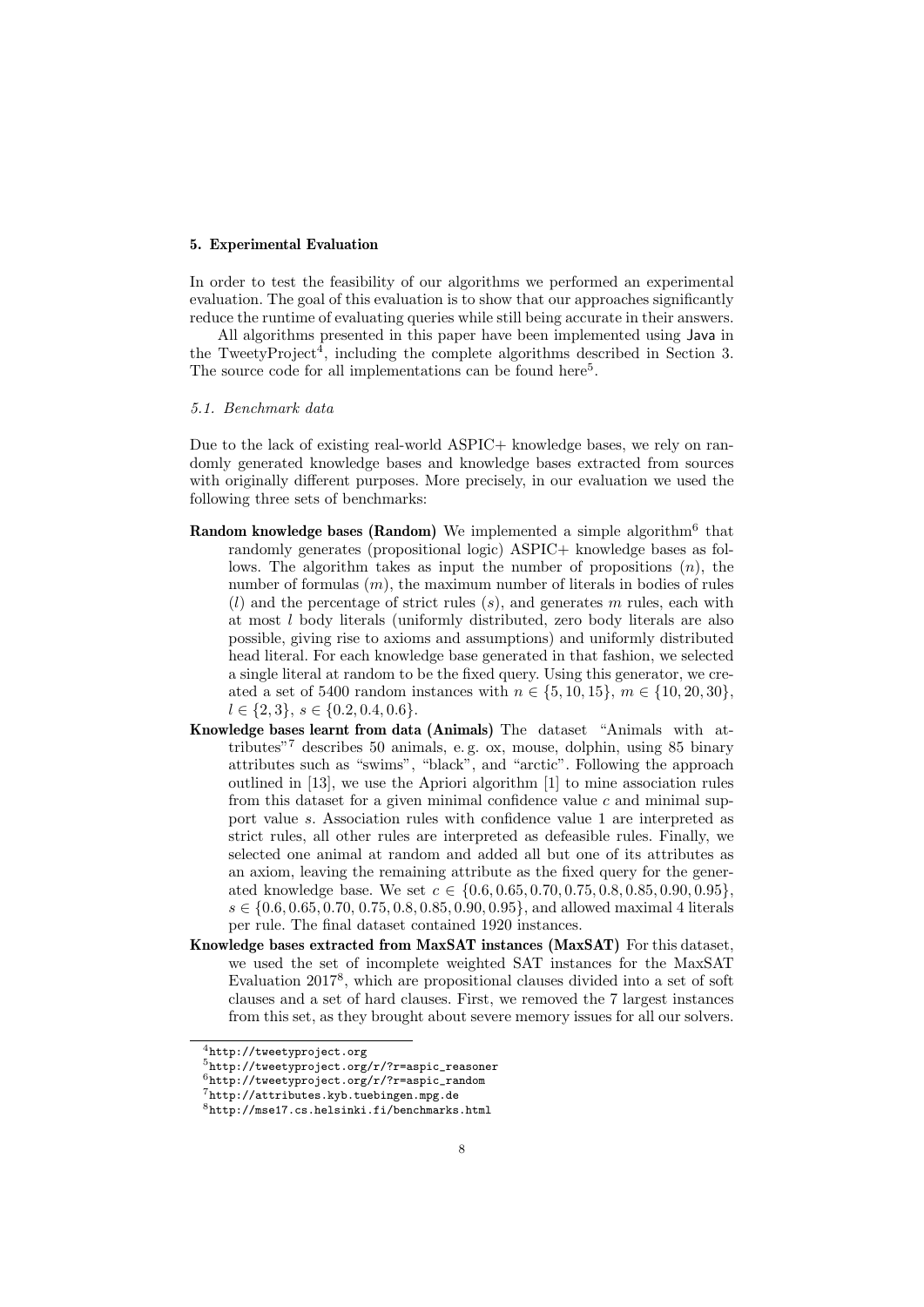For each remaining instance, hard clauses with only one literal are interpreted as axioms. For larger hard clauses, one literal is uniformly selected to be the head of a strict rule while the complements of the remaining literals are put into the body of the rule. Soft clauses are similarly transformed to assumptions and defeasible rules. Note that this transformation does not preserve the semantics of the original instances, but still yields knowledge bases with a structure similar in spirit to the original instances. For each original instance, we generated 10 different variants using this scheme and for each of these variants, we selected one literal at random to be the fixed query. The final dataset contained 1490 instances.

All datasets used in our experiments, i. e., knowledge bases with associated queries, are available online<sup>9</sup>.

#### 5.2. Experiment details

Each instance of the three datasets was used to query the following five solvers:

- Naive The naive complete algorithm described in Section 3.
- MB The module-based complete algorithm described in Section 3.
- **DIR** The complete version of the algorithm  $RAND<sub>D</sub>$  where the sampling probability is set to 1, see Section 4.
- **ISAMP** The implementation of algorithm  $RAND<sub>I</sub>$ ; as this algorithm depends on two parameters (maximum number of sampled arguments and maximum number of duplicates), we performed a small pre-test in order to find a suitable parameter combination; the results presented in the next section refer to setting the first parameter to 500 and the second one to 50.
- **DSAMP** The implementation of algorithm  $RAND<sub>D</sub>$ ; as this algorithm depends on a parameter (sampling probability), we performed a small pre-test in order to find a suitable parameter; the results presented in the next section refer to setting this parameter to 0.9.

For determining acceptable arguments of the individual corresponding argumentation frameworks we used grounded semantics for all solvers (for reasons of simplicity of computation).

For each instance/solver combination we set a timeout of 5 minutes and recorded the runtime. In order to measure the accuracy of the approximate approaches ISAMP and DSAMP, we considered the subset of instances that could be solved by at least one of the complete approaches Naive, MB, and DIR. For each of those instances we checked whether the approximate approaches returned the same answer and we took the ratio of the number of correct answers to the size of this subset as a measure of accuracy.

We did not include TOAST [12], an already existing (complete) solver for ASPIC+, in our evaluation. As TOAST is only available through a web form and a web service (and no source code is available), runtime performance cannot be compared in a fair manner. Furthermore, we also did not include the complete solver  $EPR^{10}$  as its approach to construct arguments is equivalent to DIR.

 $^{9}$ http://mthimm.de/misc/ds\_aspic2020.zip

<sup>10</sup>http://www.wietskevisser.nl/research/epr/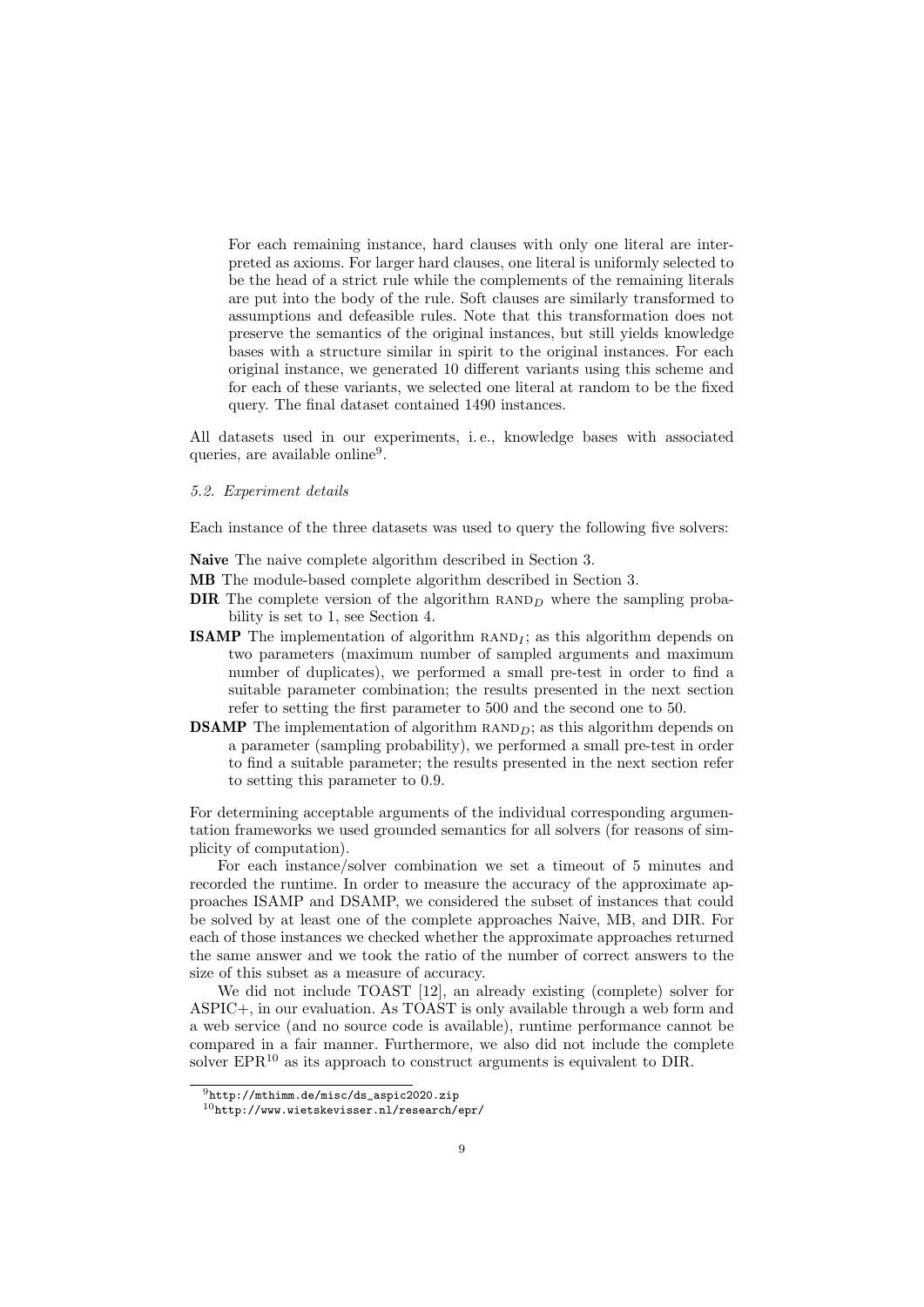|              | Random    |       |        | Animals |        |           | MaxSAT |       |           |
|--------------|-----------|-------|--------|---------|--------|-----------|--------|-------|-----------|
|              | S         | RT    | Acc    | S       | RT     | Acc       | S      | RT    | Acc       |
| Naive        | 99.9%     | 617.5 | 100.0% | 98.1%   | 3355.1 | $100.0\%$ | 99.9%  | 505.0 | $100.0\%$ |
| MB           | 99.8%     | 571.5 | 100.0% | 98.9%   | 1881.1 | $100.0\%$ | 99.6%  | 316.8 | $100.0\%$ |
| <b>DIR</b>   | 99.9%     | 476.4 | 100.0% | 99.3%   | 2514.4 | $100.0\%$ | 99.6%  | 137.4 | $100.0\%$ |
| <b>ISAMP</b> | $100.0\%$ | 336.8 | 99.1%  | 99.5%   | 455.9  | 99.0%     | 99.9%  | 311.1 | 99.9%     |
| <b>DSAMP</b> | 99.9%     | 482.6 | 99.1%  | 99.4%   | 1625.1 | 99.4%     | 99.9%  | 122.6 | $100.0\%$ |

Table 1. Results of the experimental evaluation on the three datasets Random (5400 instances), Animals (1920 instances), and MaxSAT (1490 instances); column "S" indicates percentage of solved instances within the time limit of 5 minutes, column "RT" gives the average runtime in milliseconds, and "Acc" gives the percentage of correctly solved instances; the best results per column are highlighted in bold face.

|                              |       |         | Random   Animals   MaxSAT |
|------------------------------|-------|---------|---------------------------|
| Avg. percentage strict rules | 24.4% | 14.9%   | 88.1%                     |
| Avg. percentage def. rules   | 36.9% | 52.9%   | 10.2%                     |
| Avg. percentage axioms       | 15.8% | 29.1%   | $0.2\%$                   |
| Avg. percentage assumptions  | 22.9% | $3.1\%$ | $1.5\%$                   |

Table 2. Statistics of the three datasets Random, Animals, and MaxSAT; cells indicate the average percentage of strict rules, defeasible rules, axioms, and assumptions within each dataset.

All experiments were performed on a single virtual machine running Ubuntu with eight Intel Xeon 2GHz CPUs and 16GB RAM.

#### 5.3. Results

Table 1 summarises the results of our experiments. For each of the three datasets Random, Animals, and MaxSAT and each solver mentioned above, we report on the percentage of solved instances within the time limit of 5 minutes (column "S"), the average runtime of solved instances in milliseconds (column "RT"), and the accuracy as a percentage of the number of correctly solved instances wrt. all solved instances (column "Acc"). In each column we emphasised the best solver with bold face. As a first remark, note that the complete solvers Naive, MB, and DIR have, of course, perfect accuracy. Second, all solvers are quite similar in terms of the percentage of solved instances within the time limit (98%–100%). So let us look a bit closer at the important measures of runtime and accuracy of our sampling-based approaches. In terms of runtime, our new solvers significantly outperfom the baseline approaches in all cases. For the Random dataset, the solver ISAMP has an average runtime of 336.8 milliseconds, compared to 476.4 milliseconds of the best performing complete solver (RT). The difference is most significant for the Animals dataset where ISAMP has an average 455.9 milliseconds compared to 1881.1 milliseconds (MB), therefore outperforming the complete approaches by a factor over 3. In the MaxSAT dataset, the solver DSAMP outperforms the best direct one (DIR), though only slightly. However, recall that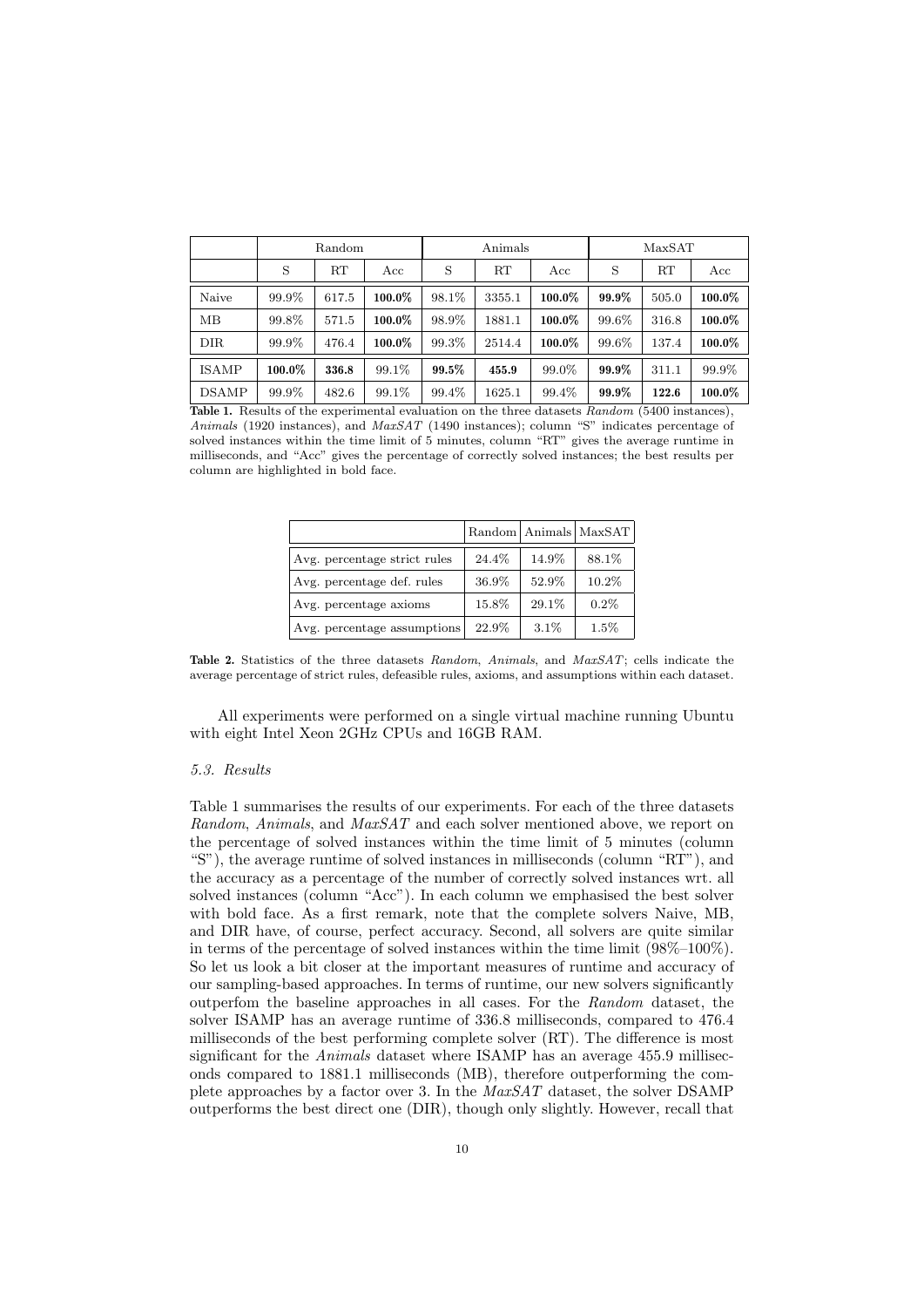we used grounded semantics to determine acceptable arguments in the corresponding abstract argumentation frameworks, which is a problem of polynomial complexity in the size of the argumentation framework. If we had used a more complex semantics, differences in runtime would have been even more significant. Evaluating this aspect is envisioned for future work.

Interestingly, the gain in performance comes with almost no cost wrt. accuracy. In all datasets, all approximate approaches show an accuracy of at least 99%. This shows that our approaches are indeed competitive for the task at hand.

In order to explain the difference between the performances of solver ISAMP and DSAMP wrt. to the datasets Random and Animals on the one hand (where ISAMP performs better than DSAMP) and MaxSAT on the other (where DSAMP outperforms ISAMP and the differences between the complete approaches and the approximate approaches differ only slightly), we took a closer look at the structure of the knowledge bases in the different datasets. For each instance we computed the distribution of strict rules, defeasible rules, axioms, and assumptions and determined the average of those values for each dataset. Table 2 reports those numbers. Comparing these statistics, we can see that instances in the MaxSAT dataset have a significantly larger proportion of strict rules (and therefore fewer defeasible rules). Consequently, many arguments built from this dataset will have few or no attackers as arguments can only be attacked on defeasible rules in our simplified framework, cf. Definition 5. By sampling dependently on the existence of counterarguments, DSAMP likely includes most arguments relevant for making correct decisions (as also indicated by the accuracy of 100% on this dataset). This also explains the similarity of the performances of DSAMP and DIR, the latter being a version of DSAMP with sampling probability 1. On the other hand, ISAMP does not care about the connectedness of arguments and samples arguments independently. This means that many arguments irrelevant to the query are constructed, this resulting in a larger (relative) runtime.

To summarise the results, by sampling arguments we get significant improvements of the average runtime with only minimal loss of accuracy. Moreover, the performance gain is larger when an instance contains many defeasible rules and fewer strict rules.

# 6. Summary and Conclusion

In this paper we presented the first approximation algorithms for structured argumentation approaches such as ASPIC+. Instead of constructing all possible arguments from a knowledge base, our algorithms only sample a limited number of arguments. We developed two variants of this general idea. The first variant (algorithm RAND<sub>I</sub> with implementation ISAMP) samples arguments *independently* from the knowledge base while the second variant (algorithm  $\text{RAND}_D$  with implementation DSAMP) samples arguments dependently on arguments constructed so far. Our experimental evaluation showed that approximation by sampling significantly improves runtime while accuracy is only marginally affected.

While the present paper used ASPIC+ as the underlying argumentation formalism, it should be noted that our algorithms are general enough to be applied to other structured argumentation approaches such as ABA, DeLP, or deduc